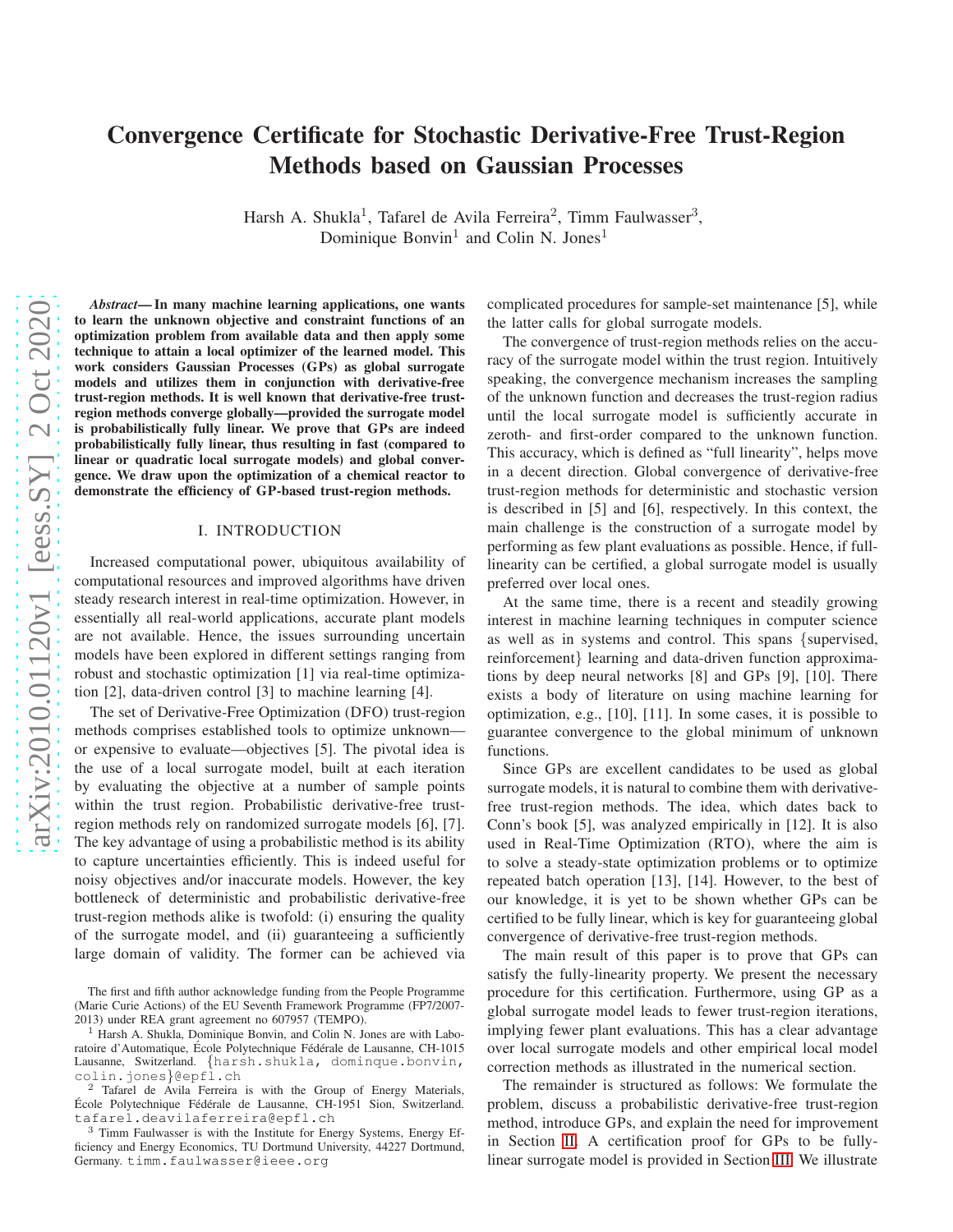the effectiveness and advantage of the proposed work on a numerical case study in Section [IV,](#page-4-0) while Section [V](#page-4-1) concludes the paper.

#### II. PRELIMINARIES

#### <span id="page-1-0"></span>*A. Problem statement*

We consider the Nonlinear Program (NLP)

<span id="page-1-1"></span>
$$
\min_{x \in \mathbb{R}^{n_x}} f(x),\tag{1}
$$

with the unknown objective  $f : \mathbb{R}^{n_x} \to \mathbb{R}$  and the decision variables  $x \in \mathbb{R}^{n_x}$ . A solution to [\(1\)](#page-1-1) can be computed using DFO by sampling the unknown function  $f$  and building a surrogate model. The samples are subject to additive noise and therefore their distribution can be written as:

<span id="page-1-5"></span>
$$
z = f(x) + \nu \quad \text{where } \nu \sim \mathcal{N}\left(0, \sigma^2\right). \tag{2}
$$

Surrogate models usually depend (implicitly or explicitly) on a—yet to be specified—number of past data points,

<span id="page-1-3"></span>
$$
\mathbb{D}_k = \{ (x_{k-l-1}, z_{k-l-1}), \dots, (x_k, z_k) \},\tag{3}
$$

where  $z_{(k)}$  is a realization of the random variable z at time instant k. Hence, by building the surrogate model  $m : \mathbb{R}^{n_x} \times$  $\mathbb{R}^{(n_x+1)\times l} \to \mathbb{R}$ , the solution to problem [\(1\)](#page-1-1) becomes

<span id="page-1-2"></span>
$$
x_{k+1} = \underset{x \in \mathbb{R}^{n_x}}{\arg \min m_k(x)},\tag{4}
$$

where the shorthand  $m_k(x) := m(x, \mathbb{D}_k)$  is used.

*Remark 1 (Applicability of the considered setting):*

At first glance, the problem setting outline above might look restrictive as it focuses on unconstrained optimization in real vector spaces. Although problem [\(4\)](#page-1-2) does not explicitly incorporate constraints, one may convert constrained optimization problems into unconstrained ones using penalty functions; see [15].

Moreover, whenever one aims at optimizing the performance of a repeated (batch) process or of a periodic process,  $\dot{x} = f_p(x, v), x(0) = x_0$ , one will typically start with an optimal control problem, which—after applying direct discretization techniques in conjunction with ideas from sequential algorithms for numerical optimal control—can be cast in a mathematically equivalent form to [\(1\)](#page-1-1) and [\(4\)](#page-1-2), see e.g. [16].

#### *B. Surrogate modeling with* GPs

Unlike parametric identification techniques, where data are discarded after constructing the model, GPs are kernel-based methods that use all available data (or subset thereof) to learn a map between input and output data. We will briefly introduce GPs and refer to [10], [17] for further details.

Let  $x \in L^2(D, \mathbb{P}; \mathbb{R}^{n_x})$  denote random variables and  $x :=$  $x(\omega) \in \mathbb{R}^{n_x}$  their realizations, where  $L^2(\mathcal{D}, \mathbb{P}; \mathbb{R}^{n_x})$  is the underlying Hilbert space of random variables with finite variance.

Considering *l* available samples, the input-output data generated by f is  $D$  from [\(3\)](#page-1-3) (dropping the iteration index k). Let X be the projection of  $\mathbb{D}$  onto  $\mathbb{R}^{n_x}$  and let  $\bar{z} \in \mathbb{R}^l$  be the projection of  $D$  in direction of z. We use GP regression to establish a relationship between  $X$  and  $\overline{z}$  and obtain a

corresponding conditional distribution of z for a new query input point  $x$ , that is,

<span id="page-1-4"></span>
$$
z|x, \mathbb{X}, \bar{z} \sim \mathcal{N}\left(\mu_z, \sigma_z^2\right),\tag{5}
$$

where the mean and the variance of  $z$  are

$$
\mu_{z} := \mathbb{E}[z] = \bar{c}^{\top} \left( \bar{C} + \sigma^{2} I_{p} \right)^{-1} \bar{z}, \tag{6a}
$$

$$
\sigma_z^2 := \mathbb{V}[z] = \kappa(x) - \bar{c}^\top \left(\bar{C} + \sigma^2 I_p\right)^{-1} \bar{c}.\tag{6b}
$$

Here,  $\bar{C} \in \mathbb{R}^{l \times l}$  is a covariance matrix with elements  $\bar{C}_{ij} =$  $c(x_i, x_j), \ \bar{c} \ = \ [c(x,x_1), c(x,x_2), \ldots, c(x,x_l)]^\top \ \ \in \ \mathbb{R}^{\bar{l} \times 1},$  $\kappa(x) = c(x, x)$ , where  $c(\cdot, \cdot)$  is a covariance function denoted as *kernel*. For example, the squared exponential covariance function with automatic relevance determination is defined as

$$
c(x_i, x_j) = \sigma_f^2 \exp\left(-\frac{(x_i - x_j)^\top \Lambda (x_i - x_j)}{2}\right),\tag{7}
$$

where  $\Lambda = \text{diag}(\lambda_1, \lambda_2, \dots, \lambda_{n_x})$ . The hyperparameters  $\theta =$  $[\sigma_f, \lambda_{1:n_x}] \in \mathbb{R}^{n_x+1}$  need to be learned/estimated from the data D during the training phase. Since the covariance matrix  $\overline{C}$  and the covariance vector  $\overline{c}$  depend on the hyperparameters  $\theta$  and the input data X, one can also write  $\overline{C}$  as  $\overline{C}(\theta, X)$ . To this end, consider  $Q(\theta, \mathbb{X}) := \overline{C}(\theta, \mathbb{X}) + \sigma^2 I_l$  and the logmarginal likelihood

$$
\mathcal{L}(\theta, \mathbb{X}, \bar{z}) = -\frac{1}{2}\bar{z}^\top Q(\theta, \mathbb{X})^{-1}\bar{z} - \frac{1}{2}\log|Q(\theta, \mathbb{X})| - \frac{n}{2}\log 2\pi.
$$

Given  $X$  and  $\overline{z}$ , the parameters are learned by maximizing the log-marginal likelihood,

$$
\theta^* = \underset{\theta}{\operatorname{argmax}} \ \mathcal{L}(\theta, \mathbb{X}, \bar{z}). \tag{8}
$$

The above nonconvex maximization problem can be solved using deterministic as well as stochastic methods. We refer to [10, Chap. 7] and [18, Chap. 2] for further details and for insights into the convergence properties.

In summary, the optimal hyperparameters  $\theta^*$  are found by training a GP. Then, for the query point  $x$ , the GP provides the output z with a normal distribution. The mean and covariance of the normal distribution is computed using the hyperparameters  $\theta^*$  and finding how close x is compared to the data set. This way, the GP computes the output distribution of z with more weight on the nearest inputs.

A first advantage of using GPs compared to fixed-structure parameteric models is that GP models are able to capture complex nonlinear input-output relationships through the use of only a few parameters. This happens because the predicted output is influenced more by the nearby input-output pairs obtained from the training data set. A second advantage is that, generally, they offer an interesting trade-off between exploration and exploitation [10]. A third advantage, particularly in DFO setting, is the fact GPs constitute global surrogate models. The main drawback of GPs is the computational complexity growing as a cubic function of the number of data points N, that is, the complexity is  $\mathcal{O}(N^3)$ . However, this can be addressed using sparse GPs [10].

In what follows, at each iteration  $k$ , we use the GP mean as a surrogate model, that is,

$$
m_k(x) := \mu_\mathbf{z}\left(x, \mathbb{D}_k\right),\tag{9}
$$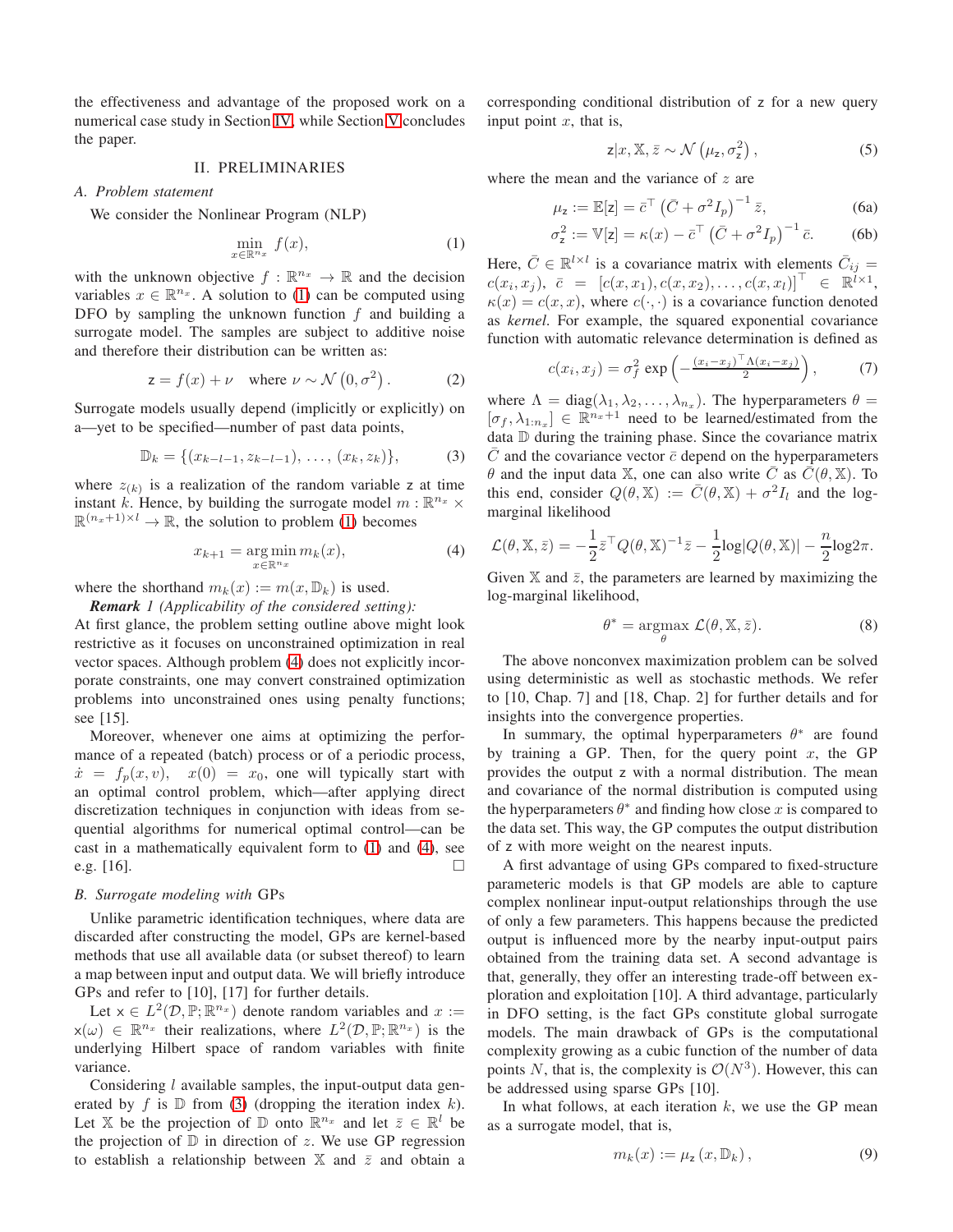where the notation  $\mu_z(x, \mathbb{D}_k)$  highlights that, for fixed hyperparameters,  $\mu_z$  from [\(6a\)](#page-1-4) takes x as argument—via  $\bar{c}$ —and depends on the data set  $\mathbb{D}_k$ –via  $\bar{c}$  and  $\bar{C}$ .

If the considered function samples obtained via [\(2\)](#page-1-5) are indeed subject to additive noise, the data  $\mathbb{D}_k$  will contain l samples that correspond to realizations of random variables. Hence, the uncertainty surrounding the data  $\mathbb{D}_k$  induces the probabilistic nature of the surrogate model and, consequently, the model available at iteration  $k$  can be regarded as  $m_k$ :  $\mathbb{R}^{n_x} \rightarrow L^2(\mathcal{D}, \mathbb{P}; \mathbb{R})$ . Conceptually, its realization can be denoted as  $m_k := m_k(\omega)$ . This point of view leads naturally to probabilistic DFO methods.

#### *C. Derivative-free probabilistic trust-region methods*

A standard version of probabilistic derivative-free trustregion method is summarized in Algorithm [1,](#page-2-0) cf. [6], [7]. The main idea is to approximate the unknown function via  $m_k(x)$  within a certain neighborhood of  $x_k$  (a.k.a. the trust region). Whenever the surrogate model fails approximating the original problem, then the trust region is shrunk and the process repeated. Next, we recall the main points of the convergence analysis given in [7].

<span id="page-2-1"></span>*Assumption 1 (Differentiability of* f *[7]):* The unknown function f has bounded level sets and the gradient  $\nabla f$  is Lipschitz continuous with constant  $L_a$ .

*Assumption 2 (Noise with finite variance [7]):* The additive noise  $\nu$  observed while measuring f is drawn from a normal distribution with zero mean and finite variance.

For the remainder, we define  $B(x; \Delta)$  as the ball of radius  $\Delta$  centered at  $x \in \mathbb{R}^n$ . Furthermore,  $\mathcal{C}^k$  denotes the set of functions on  $\mathbb{R}^n$  with k continuous derivatives and  $\mathcal{LC}^k$ denotes the set of functions in  $\mathcal{C}^k$  such that the kth derivative is Lipschitz continuous.

*Definition 1 (*κ *fully-linear model [7]):* Consider f satis-fying Assumption [1.](#page-2-1) Let  $\kappa = (\kappa_{ef}, \kappa_{eg}, \nu_1^m)$  be a given vector of constants and let  $\Delta > 0$  be given. A model  $m \in \mathcal{LC}^1$ with Lipschitz constant  $\nu_1^m$  is a  $\kappa$  *fully-linear* model of f on  $B(x; \Delta)$  if for all  $s \in B(0; \Delta)$ ,

$$
|f(x+s) - m(x+s)| \le \kappa_{ef} \Delta^2, \text{ and } (10a)
$$

$$
\|\nabla f(x+s) - \nabla m(x+s)\| \le \kappa_{eg} \Delta. \tag{10b}
$$

<span id="page-2-4"></span><span id="page-2-3"></span> $\Box$ 

The above definition is key in the convergence analysis for the case of probabilistic surrogate models. The main idea is to show that these models have good accuracy with sufficiently high probability [6]. Since derivative-free trustregion algorithms sample and collect data at each iteration, let  $F_{k-1}^M$  denote the realization of events during the first  $k-1$ iterations of the algorithm. Now, we are ready to define a probabilistic  $\kappa$  fully-linear surrogate model.

*Definition* 2 ( $\kappa$  *fully-linear model with probability*  $\alpha$  [7]): A sequence of random models  $\{m_k\}$  is  $\kappa$  fully linear with probability  $\alpha$  on  $\{B(x_k, \Delta_k)\}\$ if the events

$$
S_k = \{m_k \text{ is a } \kappa \text{ fully-linear model of } f \text{ on } B(x_k, \Delta_k)\}
$$

satisfy the condition  $\mathbb{P}\left(S_k|F_{k-1}^M\right) \geq \alpha$  for all k sufficiently large.  $\Box$ 

# <span id="page-2-0"></span>Algorithm 1 Derivative-Free Trust-Region Method [7]

**Data:** Initial model  $m_0$ , initial point  $x_0$ , and constants  $0 <$  $\gamma_{dec} < 1 < \gamma_{inc}, 0 < \eta < \beta < 1, 0 < \Delta_0$ 

- and  $\alpha \in (0, 1)$  satisfying [\(11\)](#page-2-2). Set k =0.
- 1) **Model building:** Build  $m_k$ , a  $\kappa$  fully-linear model with probability  $\alpha_k$  on  $B(x_k; \Delta_k)$ , for some  $\alpha_k \in (0, 1)$  such that  $\alpha_k \geq \alpha$  for sufficiently large k.
- 2) Step calculation:

$$
s_k := \underset{s: \|s\| \le \Delta_k}{\arg \min} m_k(x_k + s) \tag{12}
$$

#### 3) Compute model decrement:

- a) If  $m_k(x_k) m_k(x_k + s_k) < \beta$  min  $\{\Delta_k, \Delta_k^2\}$  then  $x_{k+1} = x_k$ ;  $\Delta_{k+1} = \gamma_{dec} \Delta_k$  and go to Step 6. b) Else go to Step 4).
- 4) Estimate improvement after plant evaluation: Evaluate

$$
\rho_k = \frac{F_k^0 - F_k^{s_k}}{m_k(x_k) - m_k(x_k + s_k)}.\tag{13}
$$

## 5) Trust region and step update:

- If  $\rho_k \geq \eta$ , then  $x_{k+1} = x_k + s_k$  and  $\Delta_{k+1} = \gamma_{inc} \Delta_k$ .
- If  $\rho_k < \eta$ , then  $x_{k+1} = x_k$  and  $\Delta_{k+1} = \gamma_{dec} \Delta_k$ .

6) Setting index: 
$$
k = k+1
$$
 and go to Step 1.

Next, we introduce Algorithm [1.](#page-2-0) The main idea is to build a surrogate model within the trust-region radius and use it to compute a minimizer. As long as the objective decreases sufficiently, accept the step and increase the trustregion radius, otherwise decrease the radius and reject the step. The challenge stems from the probabilistic nature of the surrogate model, in particular from the fact that the confidence in the model is probabilistic. This hinders increasing the trustregion radius significantly. Hence, it is important to have a relationship between the probability  $\alpha$  (confidence in the surrogate model) and  $\gamma_{inc}/\gamma_{dec}$  (increment/decrement of the radius). This relationship reads [7]:

<span id="page-2-2"></span>
$$
\alpha \ge \left\{ \frac{1}{2}, 1 - \frac{\frac{\gamma_{inc}-1}{\gamma_{inc}}}{4\left[\frac{\gamma_{inc}-1}{2\gamma_{inc}} + \frac{1-\gamma_{dec}}{\gamma_{dec}}\right]}, 1 - \frac{1-\gamma_{dec}}{2\left(\gamma_{inc}^2 - \gamma_{dec}\right)} \right\}.
$$
\n(11)

*Remark 2:* A careful look at Step 1 of Algorithm [1](#page-2-0) reveals that we need to build a  $\kappa$  fully-linear model only for sufficiently large k. This allows having a relatively inaccurate model at the beginning, thereby avoiding unnecessary sampling as long as there is sufficient improvement.

<span id="page-2-5"></span>*Theorem 1 (Global convergence [7]):* If Assumptions 1-2 are satisfied, and  $\alpha$  is chosen to satisfy [\(11\)](#page-2-2), then  $\{\|\nabla f(x_k)\|\}$ converges in probability to zero. That is, for all  $\epsilon > 0$ ,  $\lim_{k\to\infty} \mathbb{P} \left[ \|\nabla f(x_k)\| > \epsilon \right] = 0.$ 

At this point a pivotal question arises: how to build a  $\kappa$  fully-linear surrogate model with probability  $\alpha$ ? Details of building and certifying a probabilistic local surrogate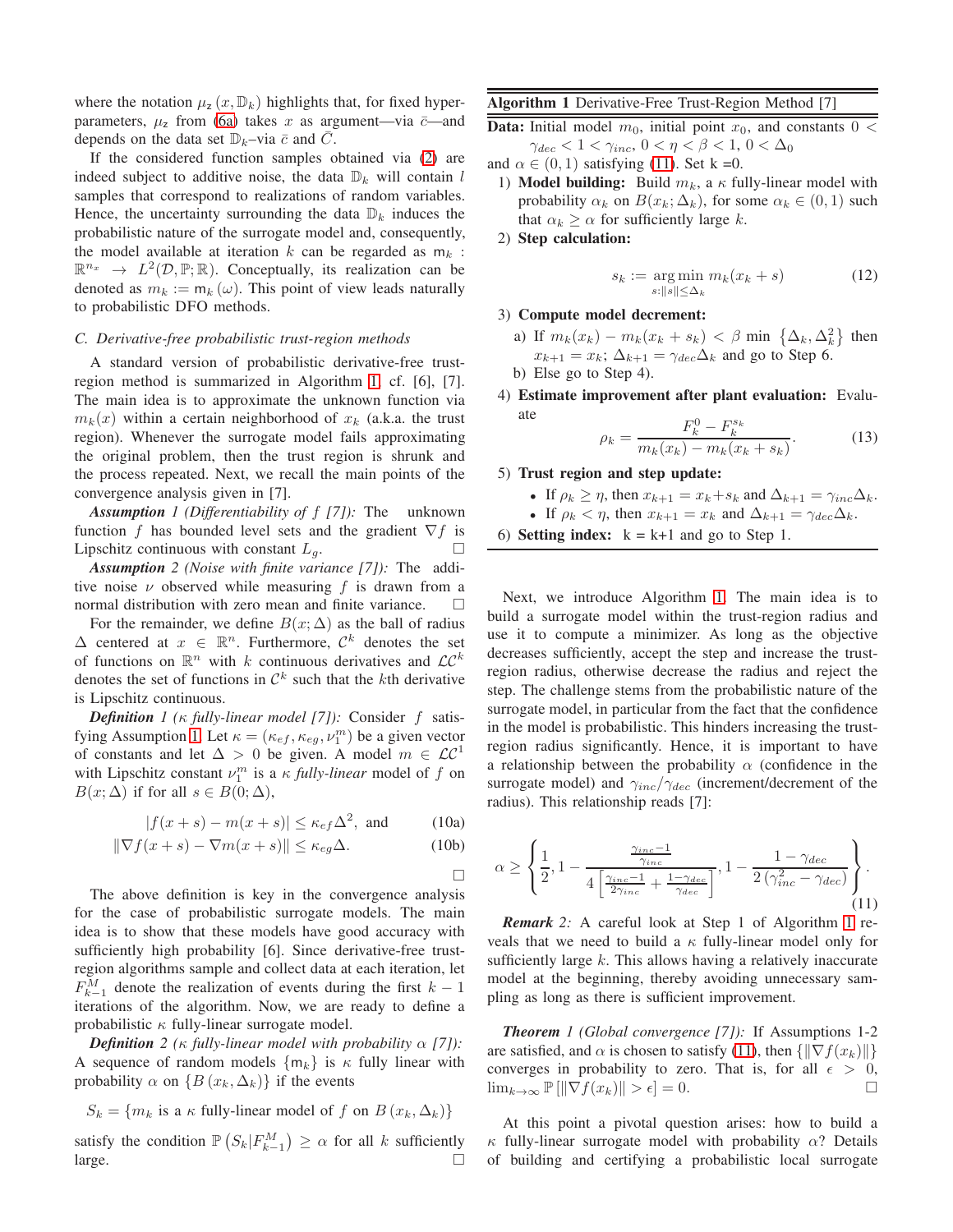model at each iteration—mainly via linear and nonlinear interpolation/regression—are given in [6], [7]. Here, we aim at reducing the number of expensive plant evaluations by constructing a global instead of a local surrogate model. For that, we will use a GP as the surrogate model. We will also show how to certify a GP as a probabilistic fully-linear model. To the best of the authors' knowledge, this is still an open question, although GPs have been used in a derivative-free trust-region framework [12], [14].

## III. CERTIFICATION PROOF

<span id="page-3-0"></span>We certify that GPs are probabilistic fully-linear models. We remind the reader that we use the GP mean as the surrogate model, that is,  $m(x) := \mu_z(x, \mathbb{D}_k)$ .

## *Definition 3 (Reproducing kernel Hilbert Space [10]):*

Let  $H$  be the Hilbert space of real functions  $f$  defined on the index set  $X$ . Then,  $H$  is called a reproducing kernel Hilbert space (RKHS) endowed with an inner product  $\langle \cdot, \cdot \rangle$ (and norm  $||f||_{\mathcal{H}} = \sqrt{\langle f, f \rangle_{\mathcal{H}}}$ ) if there exists a function  $c: X \times X \to \mathbb{R}$  with the following properties:

- 1) for every x,  $c(x, x')$  as a function of x' belongs to H, and
- 2) k has the reproducing property  $\langle f(\cdot), c(\cdot, x)\rangle_{\mathcal{H}} = f(x)$ .  $\Box$

The aim is to show that [\(10a\)](#page-2-3) and [\(10b\)](#page-2-4) hold with probability at least  $\alpha$  when the GP mean is used as a surrogate model. For this, the following two properties are assumed.

## *Assumption 3 (Bounded* RKHS *norm [19]):*

The unknown function  $f(x)$  has a known bounded RKHS norm  $\zeta$  under a known kernel c, that is,  $||f(x)||_c \leq \zeta < \infty$ .  $\Box$ 

# <span id="page-3-1"></span>*Assumption 4 (Lipschitzness of the mismatch function):*

The mismatch function  $h(x) := f(x) - m(x)$  has Lipschitz continuous gradient with constant  $\gamma_{lh}$ . Furthermore, the sequence  $x_k$  generated by applying Algorithm [1](#page-2-0) satisfies  $\|\nabla^2 h(x_k)\| \leq \kappa_{hhh} < \infty$ , that is, the mismatch function has a bounded Hessian.

Assumption [4](#page-3-1) is not very strong and is a consequence of Assumption [1:](#page-2-1) the unknown function  $f(\cdot)$  has Lipschitz continuous gradient with bounded Hessian. Note that most of the practically used kernels (e.g. Matern, squared exponential) have Lipschitz continuous gradients [10]. Before deriving the main result, we first state that the distance between an unknown function and the mean is bounded by the GP variance with some probability  $1 - \delta$ .

# <span id="page-3-3"></span>*Lemma 1 (Bound on mismatch function [19]):*

Let Assumption [3](#page-3-2) holds and let  $\delta \in (0,1)$ . It follows that  $\mathbb{P}\left\{|m(x)-f(x)|\leq \sqrt{\beta(N,\delta)}\,\sigma_z(x,N)\right\}\geq 1-\delta.$ 

Here,  $\sqrt{\beta(N,\delta)}$  depends on the number of samples, the probability  $\delta$  and the RKHS norm  $||f||_c$ , see [19] for details. If the unknown function  $f$  is sampled from a GP, one can compute  $\beta$  in closed form [20]. We note that for highlighting the dependence of  $\beta$  and  $\sigma_z$  on the number of samples and the probability  $\delta$ , we simply write them as  $\beta(N, \delta)$  and  $\sigma_z(x, N)$ .

#### <span id="page-3-4"></span>*Theorem* 2 (GP is  $\kappa$  *fully linear with probability*  $\alpha$ *):*

Let Assumptions [3](#page-3-2) and [4](#page-3-1) hold. If  $0 < \Delta <$  $\frac{6}{\gamma_{lh}}(\kappa_{eg}-2\kappa_{ef}-\kappa_{bhm}),$  then there exists a positive integer  $N < \infty$  such that, after N sampling steps, a GP can be certified  $\kappa$  fully linear with probability  $\alpha$ .

*Proof:* Following Definition [2,](#page-2-5) the goal is to prove that equations [\(10a\)](#page-2-3) and [\(10b\)](#page-2-4) hold with probability at least  $\alpha$ .

Let us start with equation [\(10a\)](#page-2-3) and consider any point within the trust region, that is,  $x \in B(x_k, \Delta_k)$ . Increased sampling will validate the probability bound in Lemma [1.](#page-3-3) Upon performing  $N$  plant evaluations and applying Algorithm 1 in [19] with  $\alpha \leq 1-\delta$ , the following holds with probability  $\alpha$  for a given  $\kappa_{ef}$  and  $\Delta$ :

$$
|h(x)| = |m(x) - f(x)| \le \sqrt{\beta(N,\delta)} \sigma_z(x,N) \le \kappa_{ef} \Delta^2,
$$
\n(14)

which certifies equation [\(10a\)](#page-2-3) with probability  $\alpha$ .

Next we turn to equation [\(10b\)](#page-2-4) and take any  $x, x_s \in$  $B(x_k, \Delta_k)$  such that  $x_s = x + s$ . Taylor's expansions give:

$$
h(x+s) = h(x) + s^{\top} \nabla h(x) + s^{\top} \nabla^2 h(x) s + \mathcal{O}(s^3)
$$
  
\n
$$
|s^{\top} \nabla h(x)| = |h(x+s) - h(x) - s^{\top} \nabla^2 h(x) s - \mathcal{O}(s^3)|
$$
  
\n
$$
\leq |h(x+s)| + |h(x)| + |s^{\top} \nabla^2 h(x) s| + |\mathcal{O}(s^3)|
$$
  
\n
$$
\leq |h(x+s)| + |h(x)| + |s^{\top} \nabla^2 h(x) s| + \frac{\gamma_{lh}}{6} ||s||^3,
$$

<span id="page-3-2"></span>where the first inequality comes from norm properties and the second using Lemma 4.1.14 in [21]. Substituting  $s := \frac{\nabla h(x) \Delta}{\|\nabla h(x)\|}$  $\|\nabla h(x)\|$ by following Lemma 4.7 in [22] gives,

$$
\Delta \|\nabla h(x)\| \le |h(x+s)| + |h(x)| + \Delta^2 \|\nabla^2 h(x)\| + \frac{\gamma_{lh}}{6} \Delta^3
$$
  

$$
\Delta \|\nabla h(x)\| \le |h(x+s)| + |h(x)| + \kappa_{bhh} \Delta^2 + \frac{\gamma_{lh}}{6} \Delta^3.
$$

Here, the last inequality arises because of Assumption [4.](#page-3-1) As shown in the first part of this proof, one can guarantee that  $|h(x + s)|, |h(x)| \leq \kappa_{\text{ef}} \Delta^2$  with at least probability  $1 - \delta$ . Hence, the following holds with with probability at least  $(1 \delta)^2$ :

$$
\Delta \|\nabla h(x)\| \leq 2\kappa_{ef}\Delta^2 + \Delta^2 \kappa_{hhh} + \frac{\gamma_{lh}}{6}\Delta^3
$$
  

$$
\|\nabla h(x)\| \leq 2\kappa_{ef}\Delta + \Delta \kappa_{hhh} + \frac{\gamma_{lh}}{6}\Delta^2.
$$

Choosing  $\delta$  such that  $\alpha \leq (1 - \delta)^2$  and combining the above with Definition [2](#page-2-5) and [\(10b\)](#page-2-4), it remains to show that, for a given  $\kappa_{eq}$ , the following criterion can be satisfied:

$$
2\kappa_{ef}\Delta + \Delta \kappa_{hhh} + \frac{\gamma_{lh}}{6}\Delta^2 \leq \kappa_{eg}\Delta.
$$

Since  $0 < \Delta < \frac{6}{\gamma_{th}} (\kappa_{eg} - 2\kappa_{ef} - \kappa_{bhm})$ , the above inequality is satisfied. Hence, equation [\(10b\)](#page-2-4) holds with probability at least  $\alpha$ , which concludes the proof.

 $\sqrt{\beta(N,\delta)}$  is not a function of x. However, we need to *Remark* 3 (Computing  $\beta$  and finding maximum  $\sigma_z(x)$ ): determine the maximum of  $\sigma_z(x, N)$  over x within the trust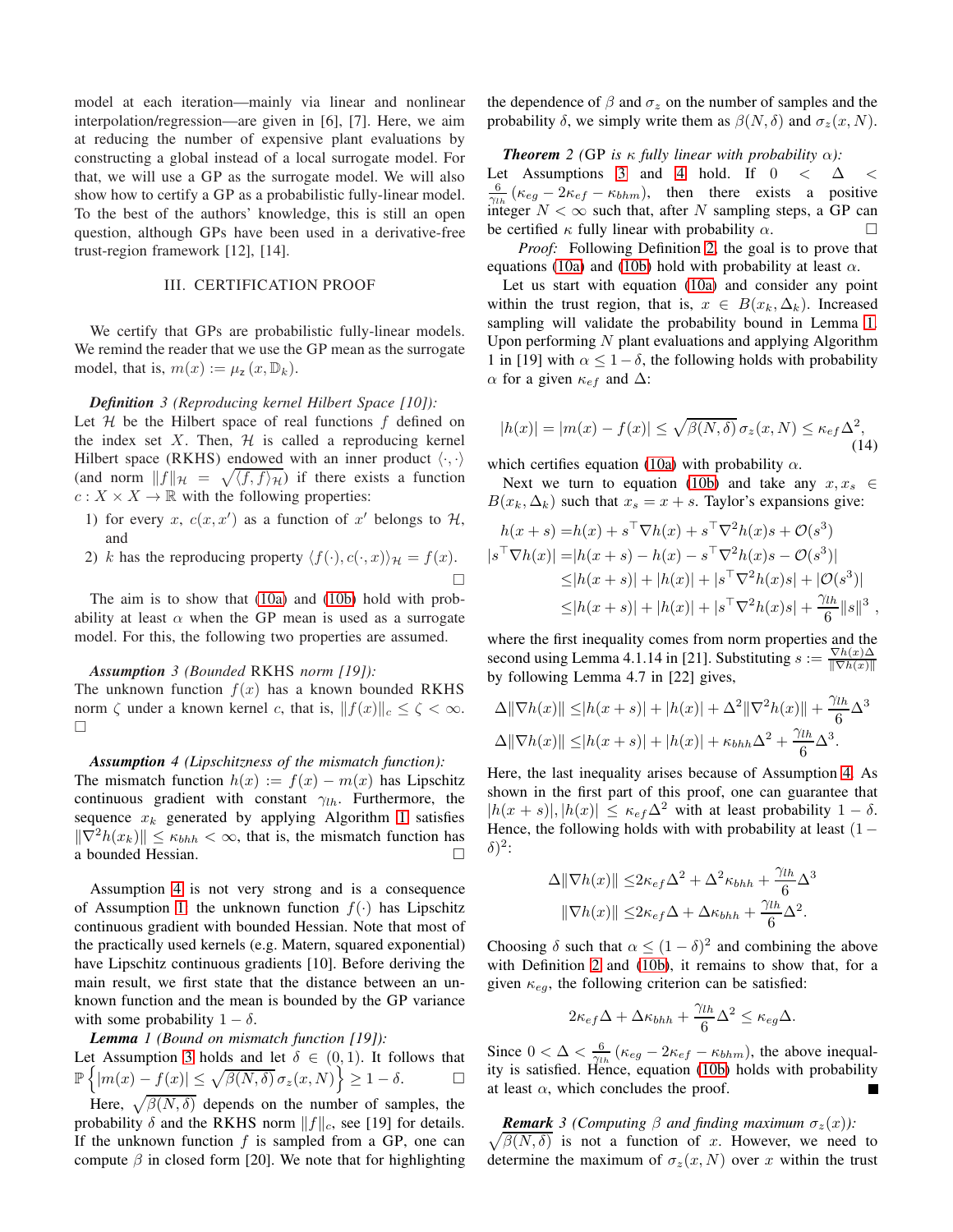region. This problem has been tackled rigorously in the machine learning community, see [19] for details. However, for our application, one need not explicitly compute these quantities. Another way to look at it is that one can always choose arbitrarily large  $\kappa_{ef}$  and  $\kappa_{eg}$  such that [\(10a\)](#page-2-3) and [\(10b\)](#page-2-4) are satisfied with probability at least  $\alpha$ .

# *Remark 4* (*Condition on*  $\Delta$  *in Theorem [2\)](#page-3-4):*

The condition on the trust-region radius  $\Delta$  in Theorem [2](#page-3-4) does not limit/restrict the algorithm significantly. The reason is that one can choose arbitrarily large values of  $\kappa$ . Moreover, the trust-region radius almost surely goes to zero [Lemma 4 [7]]. Hence, for any positive  $\kappa$ , the condition on the trust region is almost surely satisfied.

Using GP in the framework of Algorithm [1](#page-2-0) yields almost surely convergence. Moreover, it has two main advantages: (i) since GPs approximate unknown functions globally, one does not need to sample after each trust-region iterations as opposed to standard trust-region approaches, where  $n$ and  $\frac{(n+1)^2}{2}$  data points are required for linear interpolation and nonlinear polynomial-based regression, respectively. This saves a significant amount of plant evaluations; (ii) from an implementation point of view, there is no need to build a model at each trust-region iteration. This is due to the fact that the GP mean converges to the exact function in the limit, as per Lemma [1](#page-3-3) and for  $\alpha_k > \alpha$  for sufficiently large k. In fact, to implement the algorithm after a failed iteration, one simply needs to sample (not necessarily in the trust-region radius) a few points. Hence, the computation of  $\beta(N, \delta)$  and of the maximal variance  $\sigma_z(x, N)$  mentioned in the proof of Theorem [2](#page-3-4) can be avoided. This obviously reduces the computational burden.

## IV. NUMERCIAL CASE STUDY

<span id="page-4-0"></span>We apply the proposed method to the acetoacetlytation of pyrrole with diketene [23]. It is a batch-to-batch optimization of a semi-batch reactor process with 4 reactions:  $A + B \xrightarrow{k_1}$ C,  $2B \xrightarrow{k_2} D$ ,  $B \xrightarrow{k_3} E$ , and  $B + C \xrightarrow{k_4} F$ . The involved species are A: pyrrole; B: diketene; C: 2-acetoacetyl pyyrole; D: dehyroacetic acid; E: oligomers; F: undesired by-product. The material balance equations for the plant read [23]:

<span id="page-4-2"></span>
$$
\dot{c}_A = -k_1 c_A c_B - \frac{F}{V} c_A, \n\dot{c}_B = -k_1 c_A c_B - 2k_2 c_B^2 - k_3 c_B - k_4 c_B c_c + \frac{F}{V} (c_B^{in} - c_B), \n\dot{c}_C = k_1 c_A c_B - k_4 c_B c_C - \frac{F}{V} c_C, \n\dot{c}_D = k_2 c_B^2 - \frac{F}{V} c_D, \quad \dot{V} = F.
$$
\n(15)

It is assumed that the last two reactions are unknown (structural mismatch), thereby leading to the following plant model:  $A + B \xrightarrow{k_1} C$ ,  $2B \xrightarrow{k_2} D$ .

We are interested in finding the feed profile of species B such that it maximizes the amount of C at final time, while maintaining the concentration of B and D below specified threshold values at terminal time. The resulting problem is:

<span id="page-4-4"></span>
$$
\max_{F(t)} J := c_C(t_f) V(t_f)
$$

subject to: model equations [\(15\)](#page-4-2), (16)

 $c_B(t_f) \leq c_B^{max}$ ,  $c_D(t_f) \leq c_D^{max}$ ,  $0 \leq F(t) \leq F^{max}$ .

The optimal input profile is assumed to have three parts: a first arc with  $F = F^{max}$ , a second arc where the feeding is between 0 and  $F^{max}$ , and a third arc with zero feeding, see [23] for details. Accordingly, we can define three decision variables, namely,  $\pi := (t_m, t_s, F)$ , where  $t_m$  represents the switching time between the first and second arcs,  $t_s$ the switching time between the second and third arcs, and  $F$  the assumed constant feeding rate during the second arc. We consider two different scenarios as listed in Table [I.](#page-4-3) We compare the three-arc solution with 100 piecewise-constant control parametrization in Figure [1.](#page-5-0) Since the two control parameterizations offer similar performance, we use the threearc parametrization in this work. We reformulate Problem [\(16\)](#page-4-4) in unconstrained optimization by incorporating the constraints as a penalty term in the cost function. The GP learns the mismatch between the plant and model costs. The plant measurements are corrupted with 5% zero-mean Gaussian additive noise.

The GP is trained using 20 random points around the model optimum for Scenario I. The GP is assumed to be unaware of the change from Scenario I to Scenario II at batch/iteration 8. After each step of the trust-region algorithm, a new data point is incorporated in the GP if it is sufficiently far from the previous data to avoid overfitting. Parameters of Algorithm [1](#page-2-0) are:  $\eta = 0.5$ ,  $\gamma_{dec} = 0.9$ ,  $\gamma_{inc} = 3$ , and  $\Delta_0 = 3.5$ .

Plant efficiency deteriorates significantly for Scenario II when the model-based optimized input is applied as shown in Figure [2.](#page-5-1) Furthermore, although the GP model is unaware of the change in scenarios, it quickly learns the new plant operating condition (Figure [2\)](#page-5-1), and significantly outperforms the model-based approach (Figure [3\)](#page-5-2).

| Scenario    | kз   | kл    | <b>Batch</b> |
|-------------|------|-------|--------------|
| Scenario I  | 0.01 | 0.009 | 1-7          |
| Scenario II | 0.28 | 0.001 | $8-22$       |

<span id="page-4-3"></span>TABLE I: Uncertain reaction constants and batch numbers for the two scenarios.

#### V. CONCLUSIONS

<span id="page-4-1"></span>This paper has investigated convergence a certificate for stochastic derivative-free trust-region methods based on Gaussian Processes. To the best of our knowledge, this work is the first to show that GPs are indeed probabilistic fullylinear models. This in turn allows inferring global convergence of trust-region methods in an almost surely sense. We have demonstrated the efficacy of GPs as surrogate models, drawing upon repeated open-loop optimal control of a chemical batch reaction process.